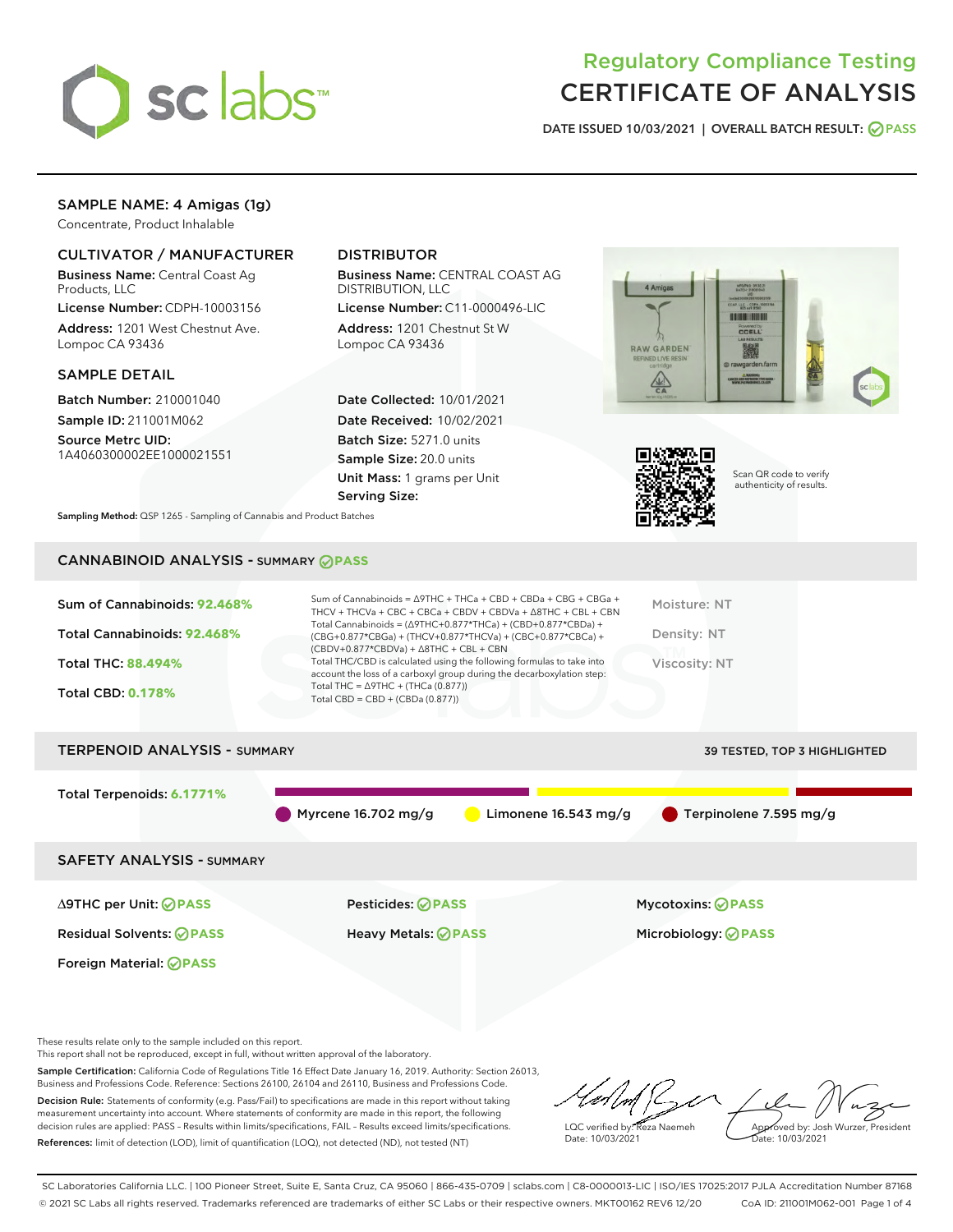



4 AMIGAS (1G) | DATE ISSUED 10/03/2021 | OVERALL BATCH RESULT:  $\bigcirc$  PASS

#### CANNABINOID TEST RESULTS - 10/02/2021 2 PASS

Tested by high-performance liquid chromatography with diode-array detection (HPLC-DAD). **Method:** QSP 1157 - Analysis of Cannabinoids by HPLC-DAD

#### TOTAL CANNABINOIDS: **92.468%**

Total Cannabinoids (Total THC) + (Total CBD) + (Total CBG) + (Total THCV) + (Total CBC) + (Total CBDV) + ∆8THC + CBL + CBN

TOTAL THC: **88.494%** Total THC (∆9THC+0.877\*THCa)

TOTAL CBD: **0.178%**

Total CBD (CBD+0.877\*CBDa)

TOTAL CBG: 2.806% Total CBG (CBG+0.877\*CBGa)

TOTAL THCV: 0.5% Total THCV (THCV+0.877\*THCVa)

TOTAL CBC: ND Total CBC (CBC+0.877\*CBCa)

TOTAL CBDV: ND Total CBDV (CBDV+0.877\*CBDVa)

| <b>COMPOUND</b>            | LOD/LOQ<br>(mg/g) | <b>MEASUREMENT</b><br><b>UNCERTAINTY</b><br>mg/g | <b>RESULT</b><br>(mg/g) | <b>RESULT</b><br>(%) |
|----------------------------|-------------------|--------------------------------------------------|-------------------------|----------------------|
| Δ9THC                      | 0.06 / 0.26       | ±30.442                                          | 884.94                  | 88.494               |
| <b>CBG</b>                 | 0.06/0.19         | ±1.106                                           | 28.06                   | 2.806                |
| <b>THCV</b>                | 0.1/0.2           | ±0.25                                            | 5.0                     | 0.50                 |
| <b>CBN</b>                 | 0.1/0.3           | ±0.20                                            | 3.0                     | 0.30                 |
| $\triangle$ 8THC           | 0.1/0.4           | ±0.15                                            | 1.9                     | 0.19                 |
| <b>CBD</b>                 | 0.07/0.29         | ±0.082                                           | 1.78                    | 0.178                |
| <b>THCa</b>                | 0.05 / 0.14       | N/A                                              | <b>ND</b>               | <b>ND</b>            |
| <b>THCVa</b>               | 0.07/0.20         | N/A                                              | <b>ND</b>               | <b>ND</b>            |
| <b>CBDa</b>                | 0.02/0.19         | N/A                                              | <b>ND</b>               | <b>ND</b>            |
| <b>CBDV</b>                | 0.04 / 0.15       | N/A                                              | <b>ND</b>               | <b>ND</b>            |
| <b>CBDVa</b>               | 0.03/0.53         | N/A                                              | <b>ND</b>               | <b>ND</b>            |
| <b>CBGa</b>                | 0.1 / 0.2         | N/A                                              | <b>ND</b>               | <b>ND</b>            |
| <b>CBL</b>                 | 0.06 / 0.24       | N/A                                              | <b>ND</b>               | <b>ND</b>            |
| <b>CBC</b>                 | 0.2 / 0.5         | N/A                                              | <b>ND</b>               | <b>ND</b>            |
| <b>CBCa</b>                | 0.07/0.28         | N/A                                              | <b>ND</b>               | <b>ND</b>            |
| <b>SUM OF CANNABINOIDS</b> |                   |                                                  | 924.68 mg/g             | 92.468%              |

#### **UNIT MASS: 1 grams per Unit**

| ∆9THC per Unit                                                                            | 1120 per-package limit | 884.94 mg/unit<br><b>PASS</b> |  |  |
|-------------------------------------------------------------------------------------------|------------------------|-------------------------------|--|--|
| <b>Total THC per Unit</b>                                                                 |                        | 884.94 mg/unit                |  |  |
| <b>CBD per Unit</b>                                                                       |                        | $1.78$ mg/unit                |  |  |
| <b>Total CBD per Unit</b>                                                                 |                        | $1.78$ mg/unit                |  |  |
| Sum of Cannabinoids<br>per Unit                                                           |                        | 924.68 mg/unit                |  |  |
| <b>Total Cannabinoids</b><br>per Unit                                                     |                        | 924.68 mg/unit                |  |  |
| <b>MOISTURE TEST RESULT</b><br><b>VISCOSITY TEST RESULT</b><br><b>DENSITY TEST RESULT</b> |                        |                               |  |  |

Not Tested

Not Tested

Not Tested

TERPENOID TEST RESULTS - 10/03/2021

Terpene analysis utilizing gas chromatography-flame ionization detection (GC-FID). **Method:** QSP 1192 - Analysis of Terpenoids by GC-FID

| <b>COMPOUND</b>           | LOD/LOQ<br>(mg/g) | <b>MEASUREMENT</b><br><b>UNCERTAINTY</b><br>mg/g | <b>RESULT</b><br>(mg/g)                         | <b>RESULT</b><br>$(\%)$ |
|---------------------------|-------------------|--------------------------------------------------|-------------------------------------------------|-------------------------|
| <b>Myrcene</b>            | 0.008 / 0.025     | ±0.2155                                          | 16.702                                          | 1.6702                  |
| Limonene                  | 0.005 / 0.016     | ±0.2366                                          | 16.543                                          | 1.6543                  |
| Terpinolene               | 0.008 / 0.026     | ±0.1557                                          | 7.595                                           | 0.7595                  |
| $\beta$ Caryophyllene     | 0.004 / 0.012     | ±0.1706                                          | 4.791                                           | 0.4791                  |
| Ocimene                   | 0.011 / 0.038     | ±0.1187                                          | 3.699                                           | 0.3699                  |
| $\beta$ Pinene            | 0.004 / 0.014     | ±0.0351                                          | 3.049                                           | 0.3049                  |
| $\alpha$ Pinene           | 0.005 / 0.017     | ±0.0241                                          | 2.799                                           | 0.2799                  |
| Linalool                  | 0.009 / 0.032     | ±0.0723                                          | 1.903                                           | 0.1903                  |
| $\alpha$ Humulene         | 0.009 / 0.029     | ±0.0364                                          | 1.134                                           | 0.1134                  |
| Fenchol                   | 0.010 / 0.034     | ±0.0307                                          | 0.794                                           | 0.0794                  |
| Terpineol                 | 0.016 / 0.055     | ±0.0277                                          | 0.451                                           | 0.0451                  |
| trans- $\beta$ -Farnesene | 0.008 / 0.025     | ±0.0139                                          | 0.392                                           | 0.0392                  |
| Camphene                  | 0.005 / 0.015     | ±0.0034                                          | 0.294                                           | 0.0294                  |
| $\alpha$ Phellandrene     | 0.006 / 0.020     | ±0.0032                                          | 0.233                                           | 0.0233                  |
| Valencene                 | 0.009 / 0.030     | ±0.0145                                          | 0.211                                           | 0.0211                  |
| 3 Carene                  | 0.005 / 0.018     | ±0.0029                                          | 0.203                                           | 0.0203                  |
| $\alpha$ Terpinene        | 0.005 / 0.017     | ±0.0028                                          | 0.189                                           | 0.0189                  |
| <b>Borneol</b>            | 0.005 / 0.016     | ±0.0062                                          | 0.148                                           | 0.0148                  |
| $\gamma$ Terpinene        | 0.006 / 0.018     | ±0.0023                                          | 0.135                                           | 0.0135                  |
| Fenchone                  | 0.009 / 0.028     | ±0.0023                                          | 0.080                                           | 0.0080                  |
| $\alpha$ Bisabolol        | 0.008 / 0.026     | ±0.0042                                          | 0.078                                           | 0.0078                  |
| Nerolidol                 | 0.009 / 0.028     | ±0.0040                                          | 0.064                                           | 0.0064                  |
| Guaiol                    | 0.009 / 0.030     | ±0.0027                                          | 0.058                                           | 0.0058                  |
| Caryophyllene<br>Oxide    | 0.010 / 0.033     | ±0.0019                                          | 0.042                                           | 0.0042                  |
| Eucalyptol                | 0.006 / 0.018     | ±0.0010                                          | 0.038                                           | 0.0038                  |
| Geranyl Acetate           | 0.004 / 0.014     | ±0.0016                                          | 0.038                                           | 0.0038                  |
| Sabinene Hydrate          | 0.006 / 0.022     | ±0.0013                                          | 0.033                                           | 0.0033                  |
| p-Cymene                  | 0.005 / 0.016     | ±0.0008                                          | 0.028                                           | 0.0028                  |
| Citronellol               | 0.003 / 0.010     | ±0.0011                                          | 0.022                                           | 0.0022                  |
| Nerol                     | 0.003 / 0.011     | ±0.0006                                          | 0.014                                           | 0.0014                  |
| Geraniol                  | 0.002 / 0.007     | ±0.0005                                          | 0.011                                           | 0.0011                  |
| Isoborneol                | 0.004 / 0.012     | N/A                                              | <loq< th=""><th><loq< th=""></loq<></th></loq<> | <loq< th=""></loq<>     |
| Sabinene                  | 0.004 / 0.014     | N/A                                              | ND                                              | ND                      |
| (-)-Isopulegol            | 0.005 / 0.016     | N/A                                              | ND                                              | ND                      |
| Camphor                   | 0.006 / 0.019     | N/A                                              | ND                                              | ND                      |
| Menthol                   | 0.008 / 0.025     | N/A                                              | ND                                              | ND                      |
| R-(+)-Pulegone            | 0.003 / 0.011     | N/A                                              | ND                                              | ND                      |
| $\alpha$ Cedrene          | 0.005 / 0.016     | N/A                                              | ND                                              | ND                      |
| Cedrol                    | 0.008 / 0.027     | N/A                                              | ND                                              | ND                      |
| <b>TOTAL TERPENOIDS</b>   |                   |                                                  | 61.771 mg/g                                     | 6.1771%                 |

SC Laboratories California LLC. | 100 Pioneer Street, Suite E, Santa Cruz, CA 95060 | 866-435-0709 | sclabs.com | C8-0000013-LIC | ISO/IES 17025:2017 PJLA Accreditation Number 87168 © 2021 SC Labs all rights reserved. Trademarks referenced are trademarks of either SC Labs or their respective owners. MKT00162 REV6 12/20 CoA ID: 211001M062-001 Page 2 of 4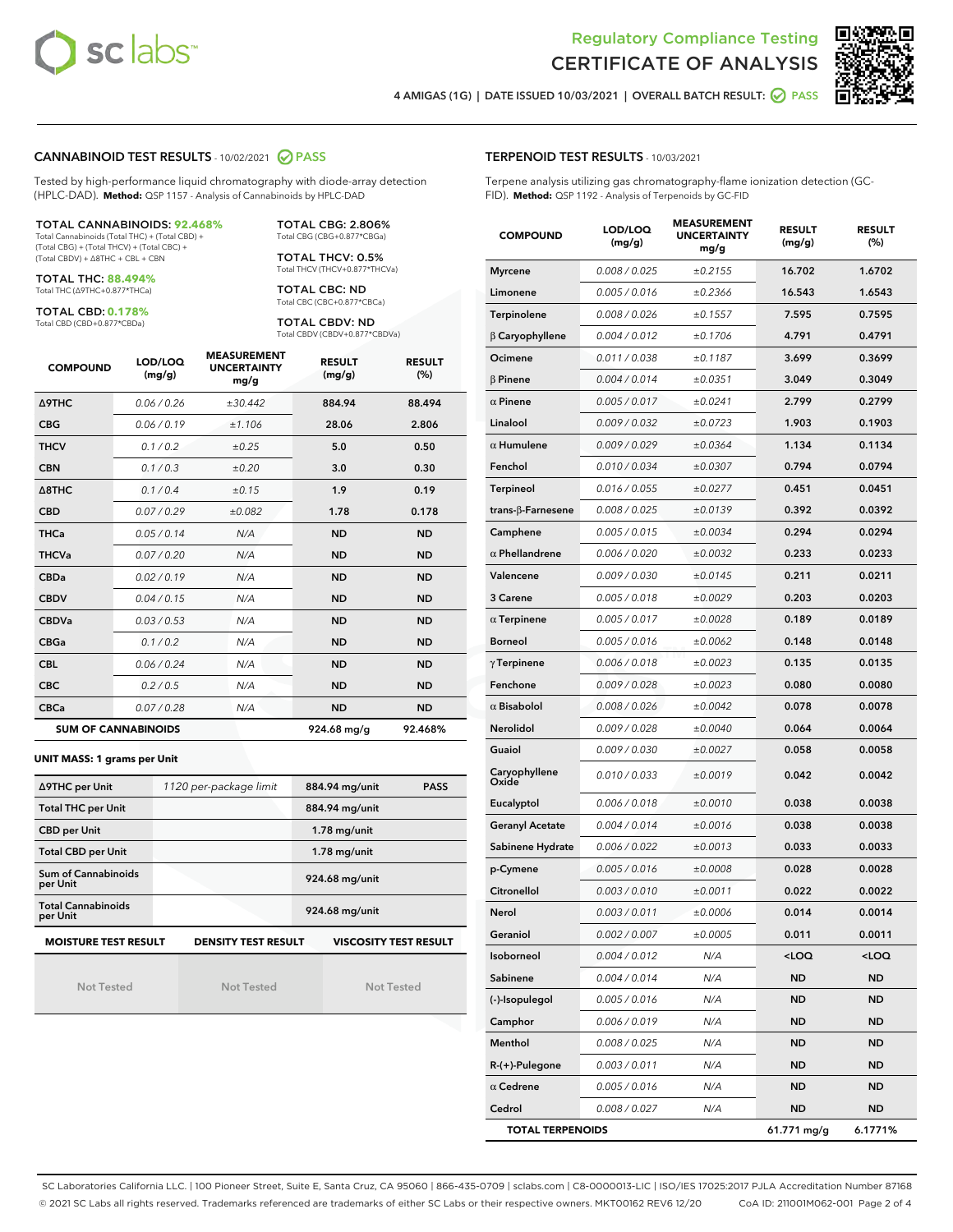



4 AMIGAS (1G) | DATE ISSUED 10/03/2021 | OVERALL BATCH RESULT: 2 PASS

## CATEGORY 1 PESTICIDE TEST RESULTS - 10/02/2021 2 PASS

Pesticide and plant growth regulator analysis utilizing high-performance liquid chromatography-mass spectrometry (HPLC-MS) or gas chromatography-mass spectrometry (GC-MS). \*GC-MS utilized where indicated. **Method:** QSP 1212 - Analysis of Pesticides and Mycotoxins by LC-MS or QSP 1213 - Analysis of Pesticides by GC-MS

| <b>COMPOUND</b>             | LOD/LOQ<br>$(\mu g/g)$ | <b>ACTION</b><br><b>LIMIT</b><br>$(\mu g/g)$ | <b>MEASUREMENT</b><br><b>UNCERTAINTY</b><br>$\mu$ g/g | <b>RESULT</b><br>$(\mu g/g)$ | <b>RESULT</b> |
|-----------------------------|------------------------|----------------------------------------------|-------------------------------------------------------|------------------------------|---------------|
| Aldicarb                    | 0.03/0.08              | $>$ LOD                                      | N/A                                                   | <b>ND</b>                    | <b>PASS</b>   |
| Carbofuran                  | 0.02 / 0.05            | $\ge$ LOD                                    | N/A                                                   | <b>ND</b>                    | <b>PASS</b>   |
| Chlordane*                  | 0.03/0.08              | $>$ LOD                                      | N/A                                                   | <b>ND</b>                    | <b>PASS</b>   |
| Chlorfenapyr*               | 0.03/0.10              | $\ge$ LOD                                    | N/A                                                   | <b>ND</b>                    | <b>PASS</b>   |
| Chlorpyrifos                | 0.02 / 0.06            | $\ge$ LOD                                    | N/A                                                   | <b>ND</b>                    | <b>PASS</b>   |
| Coumaphos                   | 0.02 / 0.07            | $\ge$ LOD                                    | N/A                                                   | <b>ND</b>                    | <b>PASS</b>   |
| Daminozide                  | 0.02 / 0.07            | $\ge$ LOD                                    | N/A                                                   | <b>ND</b>                    | <b>PASS</b>   |
| <b>DDVP</b><br>(Dichlorvos) | 0.03/0.09              | $\ge$ LOD                                    | N/A                                                   | <b>ND</b>                    | <b>PASS</b>   |
| <b>Dimethoate</b>           | 0.03/0.08              | $\ge$ LOD                                    | N/A                                                   | <b>ND</b>                    | <b>PASS</b>   |
| Ethoprop(hos)               | 0.03/0.10              | $\ge$ LOD                                    | N/A                                                   | <b>ND</b>                    | <b>PASS</b>   |
| Etofenprox                  | 0.02 / 0.06            | $\ge$ LOD                                    | N/A                                                   | <b>ND</b>                    | <b>PASS</b>   |
| Fenoxycarb                  | 0.03/0.08              | $\ge$ LOD                                    | N/A                                                   | <b>ND</b>                    | <b>PASS</b>   |
| Fipronil                    | 0.03/0.08              | $>$ LOD                                      | N/A                                                   | <b>ND</b>                    | <b>PASS</b>   |
| Imazalil                    | 0.02 / 0.06            | $>$ LOD                                      | N/A                                                   | <b>ND</b>                    | <b>PASS</b>   |
| Methiocarb                  | 0.02 / 0.07            | $\ge$ LOD                                    | N/A                                                   | <b>ND</b>                    | <b>PASS</b>   |
| Methyl<br>parathion         | 0.03/0.10              | $\ge$ LOD                                    | N/A                                                   | <b>ND</b>                    | <b>PASS</b>   |
| <b>Mevinphos</b>            | 0.03/0.09              | $\ge$ LOD                                    | N/A                                                   | <b>ND</b>                    | <b>PASS</b>   |
| Paclobutrazol               | 0.02 / 0.05            | $>$ LOD                                      | N/A                                                   | <b>ND</b>                    | <b>PASS</b>   |
| Propoxur                    | 0.03/0.09              | $\ge$ LOD                                    | N/A                                                   | <b>ND</b>                    | <b>PASS</b>   |
| Spiroxamine                 | 0.03/0.08              | $\ge$ LOD                                    | N/A                                                   | <b>ND</b>                    | <b>PASS</b>   |
| Thiacloprid                 | 0.03/0.10              | $\ge$ LOD                                    | N/A                                                   | <b>ND</b>                    | <b>PASS</b>   |
|                             |                        |                                              |                                                       |                              |               |

#### CATEGORY 2 PESTICIDE TEST RESULTS - 10/02/2021 @ PASS

| <b>COMPOUND</b>          | LOD/LOQ<br>$(\mu g/g)$ | <b>ACTION</b><br>LIMIT<br>$(\mu g/g)$ | <b>MEASUREMENT</b><br><b>UNCERTAINTY</b><br>$\mu$ g/g | <b>RESULT</b><br>$(\mu g/g)$ | <b>RESULT</b> |  |
|--------------------------|------------------------|---------------------------------------|-------------------------------------------------------|------------------------------|---------------|--|
| Abamectin                | 0.03/0.10              | 0.1                                   | N/A                                                   | <b>ND</b>                    | <b>PASS</b>   |  |
| Acephate                 | 0.02/0.07              | 0.1                                   | N/A                                                   | <b>ND</b>                    | <b>PASS</b>   |  |
| Acequinocyl              | 0.02/0.07              | 0.1                                   | N/A                                                   | <b>ND</b>                    | <b>PASS</b>   |  |
| Acetamiprid              | 0.02/0.05              | 0.1                                   | N/A                                                   | <b>ND</b>                    | <b>PASS</b>   |  |
| Azoxystrobin             | 0.02/0.07              | 0.1                                   | N/A                                                   | <b>ND</b>                    | <b>PASS</b>   |  |
| <b>Bifenazate</b>        | 0.01/0.04              | 0.1                                   | N/A                                                   | <b>ND</b>                    | <b>PASS</b>   |  |
| <b>Bifenthrin</b>        | 0.02 / 0.05            | 3                                     | N/A                                                   | <b>ND</b>                    | <b>PASS</b>   |  |
| <b>Boscalid</b>          | 0.03/0.09              | 0.1                                   | N/A                                                   | <b>ND</b>                    | <b>PASS</b>   |  |
| Captan                   | 0.19/0.57              | 07                                    | N/A                                                   | <b>ND</b>                    | <b>PASS</b>   |  |
| Carbaryl                 | 0.02/0.06              | 0.5                                   | N/A                                                   | <b>ND</b>                    | <b>PASS</b>   |  |
| Chlorantranilip-<br>role | 0.04/0.12              | 10                                    | N/A                                                   | <b>ND</b>                    | <b>PASS</b>   |  |
| Clofentezine             | 0.03/0.09              | 0.1                                   | N/A                                                   | <b>ND</b>                    | <b>PASS</b>   |  |

| <b>CATEGORY 2 PESTICIDE TEST RESULTS</b> - 10/02/2021 continued |  |
|-----------------------------------------------------------------|--|
|                                                                 |  |

| <b>COMPOUND</b>               | LOD/LOQ<br>(µg/g) | <b>ACTION</b><br><b>LIMIT</b><br>$(\mu g/g)$ | <b>MEASUREMENT</b><br><b>UNCERTAINTY</b><br>µg/g | <b>RESULT</b><br>(µg/g) | <b>RESULT</b> |
|-------------------------------|-------------------|----------------------------------------------|--------------------------------------------------|-------------------------|---------------|
| Cyfluthrin                    | 0.12 / 0.38       | $\overline{c}$                               | N/A                                              | ND                      | <b>PASS</b>   |
| Cypermethrin                  | 0.11 / 0.32       | 1                                            | N/A                                              | ND                      | <b>PASS</b>   |
| <b>Diazinon</b>               | 0.02 / 0.05       | 0.1                                          | N/A                                              | ND                      | <b>PASS</b>   |
| Dimethomorph                  | 0.03 / 0.09       | $\overline{c}$                               | N/A                                              | <b>ND</b>               | <b>PASS</b>   |
| Etoxazole                     | 0.02 / 0.06       | 0.1                                          | N/A                                              | ND                      | <b>PASS</b>   |
| Fenhexamid                    | 0.03 / 0.09       | 0.1                                          | N/A                                              | ND                      | <b>PASS</b>   |
| Fenpyroximate                 | 0.02 / 0.06       | 0.1                                          | N/A                                              | <b>ND</b>               | <b>PASS</b>   |
| Flonicamid                    | 0.03 / 0.10       | 0.1                                          | N/A                                              | <b>ND</b>               | <b>PASS</b>   |
| Fludioxonil                   | 0.03 / 0.10       | 0.1                                          | N/A                                              | ND                      | <b>PASS</b>   |
| Hexythiazox                   | 0.02 / 0.07       | 0.1                                          | N/A                                              | <b>ND</b>               | <b>PASS</b>   |
| Imidacloprid                  | 0.04 / 0.11       | 5                                            | N/A                                              | <b>ND</b>               | <b>PASS</b>   |
| Kresoxim-methyl               | 0.02 / 0.07       | 0.1                                          | N/A                                              | ND                      | <b>PASS</b>   |
| Malathion                     | 0.03 / 0.09       | 0.5                                          | N/A                                              | <b>ND</b>               | <b>PASS</b>   |
| Metalaxyl                     | 0.02 / 0.07       | $\overline{c}$                               | N/A                                              | <b>ND</b>               | <b>PASS</b>   |
| Methomyl                      | 0.03 / 0.10       | $\mathcal{I}$                                | N/A                                              | ND                      | <b>PASS</b>   |
| Myclobutanil                  | 0.03 / 0.09       | 0.1                                          | N/A                                              | <b>ND</b>               | <b>PASS</b>   |
| <b>Naled</b>                  | 0.02 / 0.07       | 0.1                                          | N/A                                              | ND                      | <b>PASS</b>   |
| Oxamyl                        | 0.04 / 0.11       | 0.5                                          | N/A                                              | <b>ND</b>               | <b>PASS</b>   |
| Pentachloronitro-<br>benzene* | 0.03/0.09         | 0.1                                          | N/A                                              | ND                      | <b>PASS</b>   |
| Permethrin                    | 0.04 / 0.12       | 0.5                                          | N/A                                              | ND                      | <b>PASS</b>   |
| Phosmet                       | 0.03 / 0.10       | 0.1                                          | N/A                                              | <b>ND</b>               | <b>PASS</b>   |
| Piperonylbu-<br>toxide        | 0.02 / 0.07       | 3                                            | N/A                                              | <b>ND</b>               | <b>PASS</b>   |
| Prallethrin                   | 0.03 / 0.08       | 0.1                                          | N/A                                              | ND                      | <b>PASS</b>   |
| Propiconazole                 | 0.02 / 0.07       | 0.1                                          | N/A                                              | ND                      | <b>PASS</b>   |
| Pyrethrins                    | 0.04 / 0.12       | 0.5                                          | N/A                                              | ND                      | <b>PASS</b>   |
| Pyridaben                     | 0.02 / 0.07       | 0.1                                          | N/A                                              | <b>ND</b>               | <b>PASS</b>   |
| Spinetoram                    | 0.02 / 0.07       | 0.1                                          | N/A                                              | ND                      | <b>PASS</b>   |
| Spinosad                      | 0.02 / 0.07       | 0.1                                          | N/A                                              | <b>ND</b>               | <b>PASS</b>   |
| Spiromesifen                  | 0.02 / 0.05       | 0.1                                          | N/A                                              | ND                      | <b>PASS</b>   |
| Spirotetramat                 | 0.02 / 0.06       | 0.1                                          | N/A                                              | ND                      | <b>PASS</b>   |
| Tebuconazole                  | 0.02 / 0.07       | 0.1                                          | N/A                                              | ND                      | <b>PASS</b>   |
| Thiamethoxam                  | 0.03 / 0.10       | 5                                            | N/A                                              | ND                      | <b>PASS</b>   |
| Trifloxystrobin               | 0.03 / 0.08       | 0.1                                          | N/A                                              | ND                      | <b>PASS</b>   |

SC Laboratories California LLC. | 100 Pioneer Street, Suite E, Santa Cruz, CA 95060 | 866-435-0709 | sclabs.com | C8-0000013-LIC | ISO/IES 17025:2017 PJLA Accreditation Number 87168 © 2021 SC Labs all rights reserved. Trademarks referenced are trademarks of either SC Labs or their respective owners. MKT00162 REV6 12/20 CoA ID: 211001M062-001 Page 3 of 4